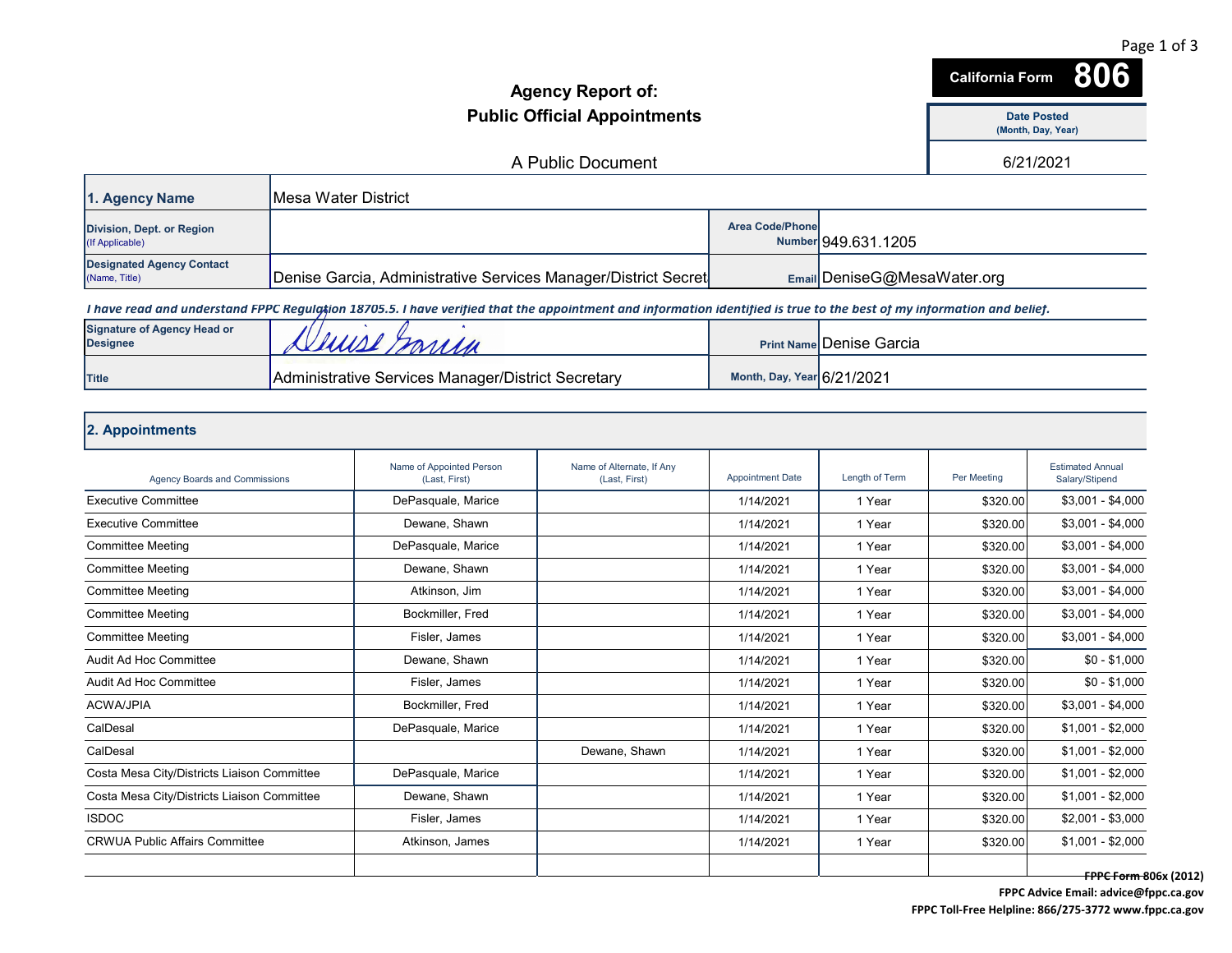|                                                       | <b>Agency Report of:</b><br><b>Public Official Appointments</b> |                                                                                                                                                                       |                                            |                         |                                 | 806<br><b>California Form</b>            |                                           |  |
|-------------------------------------------------------|-----------------------------------------------------------------|-----------------------------------------------------------------------------------------------------------------------------------------------------------------------|--------------------------------------------|-------------------------|---------------------------------|------------------------------------------|-------------------------------------------|--|
|                                                       |                                                                 |                                                                                                                                                                       |                                            |                         |                                 | <b>Date Posted</b><br>(Month, Day, Year) |                                           |  |
|                                                       |                                                                 |                                                                                                                                                                       | A Public Document                          |                         |                                 |                                          | 6/21/2021                                 |  |
| 1. Agency Name                                        | <b>Mesa Water District</b>                                      |                                                                                                                                                                       |                                            |                         |                                 |                                          |                                           |  |
|                                                       |                                                                 |                                                                                                                                                                       |                                            |                         |                                 |                                          |                                           |  |
| Division, Dept. or Region<br>(If Applicable)          |                                                                 |                                                                                                                                                                       |                                            | <b>Area Code/Phone</b>  | Number 949.631.1205             |                                          |                                           |  |
| <b>Designated Agency Contact</b><br>(Name, Title)     |                                                                 | Denise Garcia, Administrative Services Manager/District Secret                                                                                                        |                                            |                         | Email DeniseG@MesaWater.org     |                                          |                                           |  |
|                                                       |                                                                 | I have read and understand FPPC Regulation 18705.5. I have verified that the appointment and information identified is true to the best of my information and belief. |                                            |                         |                                 |                                          |                                           |  |
| <b>Signature of Agency Head or</b><br><b>Designee</b> |                                                                 |                                                                                                                                                                       |                                            |                         | <b>Print Name Denise Garcia</b> |                                          |                                           |  |
| Title                                                 |                                                                 | Administrative Services Manager/District Secretary                                                                                                                    |                                            |                         | Month, Day, Year 6/21/2021      |                                          |                                           |  |
|                                                       |                                                                 |                                                                                                                                                                       |                                            |                         |                                 |                                          |                                           |  |
| 2. Appointments                                       |                                                                 |                                                                                                                                                                       |                                            |                         |                                 |                                          |                                           |  |
| <b>Agency Boards and Commissions</b>                  |                                                                 | Name of Appointed Person<br>(Last, First)                                                                                                                             | Name of Alternate, If Any<br>(Last, First) | <b>Appointment Date</b> | Length of Term                  | Per Meeting                              | <b>Estimated Annual</b><br>Salary/Stipend |  |
| <b>MWDOC</b>                                          |                                                                 | Atkinson, Jim                                                                                                                                                         |                                            | 1/14/2021               | 1 Year                          | \$320.00                                 | $$3,001 - $4,000$                         |  |
| <b>MWDOC</b>                                          |                                                                 | Bockmiller, Fred                                                                                                                                                      |                                            | 1/14/2021               | 1 Year                          | \$320.00                                 | $$3,001 - $4,000$                         |  |
| <b>MWDOC</b>                                          |                                                                 | DePasquale, Marice                                                                                                                                                    |                                            | 1/14/2021               | 1 Year                          | \$320.00                                 | $$3,001 - $4,000$                         |  |
| <b>MWDOC</b>                                          |                                                                 | Dewane, Shawn                                                                                                                                                         |                                            | 1/14/2021               | 1 Year                          | \$320.00                                 | $$3,001 - $4,000$                         |  |
| <b>MWDOC</b>                                          |                                                                 | Fisler, James                                                                                                                                                         |                                            | 1/14/2021               | 1 Year                          | \$320.00                                 | $$3,001 - $4,000$                         |  |
| <b>OCWD</b>                                           |                                                                 | Atkinson, Jim                                                                                                                                                         |                                            | 1/14/2021               | 1 Year                          | \$320.00                                 | $$3,001 - $4,000$                         |  |
| <b>OCWD</b>                                           |                                                                 | Bockmiller, Fred                                                                                                                                                      |                                            | 1/14/2021               | 1 Year                          | \$320.00                                 | $$3,001 - $4,000$                         |  |
| <b>OCWD</b>                                           |                                                                 | DePasquale, Marice                                                                                                                                                    |                                            | 1/14/2021               | 1 Year                          | \$320.00                                 | $$3,001 - $4,000$                         |  |
| <b>OCWD</b>                                           |                                                                 | Dewane, Shawn                                                                                                                                                         |                                            | 1/14/2021               | 1 Year                          | \$320.00                                 | $$3,001 - $4,000$                         |  |
| <b>OCWD</b>                                           |                                                                 | Fisler, James                                                                                                                                                         |                                            | 1/14/2021               | 1 Year                          | \$320.00                                 | $$3,001 - $4,000$                         |  |
| <b>WACO</b>                                           |                                                                 | Atkinson, James                                                                                                                                                       |                                            | 1/14/2021               | 1 Year                          | \$320.00                                 | $$2,001 - $3,000$                         |  |
| <b>WACO</b>                                           |                                                                 | Bockmiller, Fred                                                                                                                                                      |                                            | 1/14/2021               | 1 Year                          | \$320.00                                 | $$2,001 - $3,000$                         |  |
| <b>WACO</b>                                           |                                                                 | DePasquale, Marice                                                                                                                                                    |                                            | 1/14/2021               | 1 Year                          | \$320.00                                 | $$2,001 - $3,000$                         |  |
| <b>WACO</b>                                           |                                                                 | Dewane, Shawn                                                                                                                                                         |                                            | 1/14/2021               | 1 Year                          | \$320.00                                 | $$2,001 - $3,000$                         |  |
| <b>WACO</b>                                           |                                                                 | Fisler, James                                                                                                                                                         |                                            | 1/14/2021               | 1 Year                          | \$320.00                                 | $$2,001 - $3,000$                         |  |

Page 3 of 3